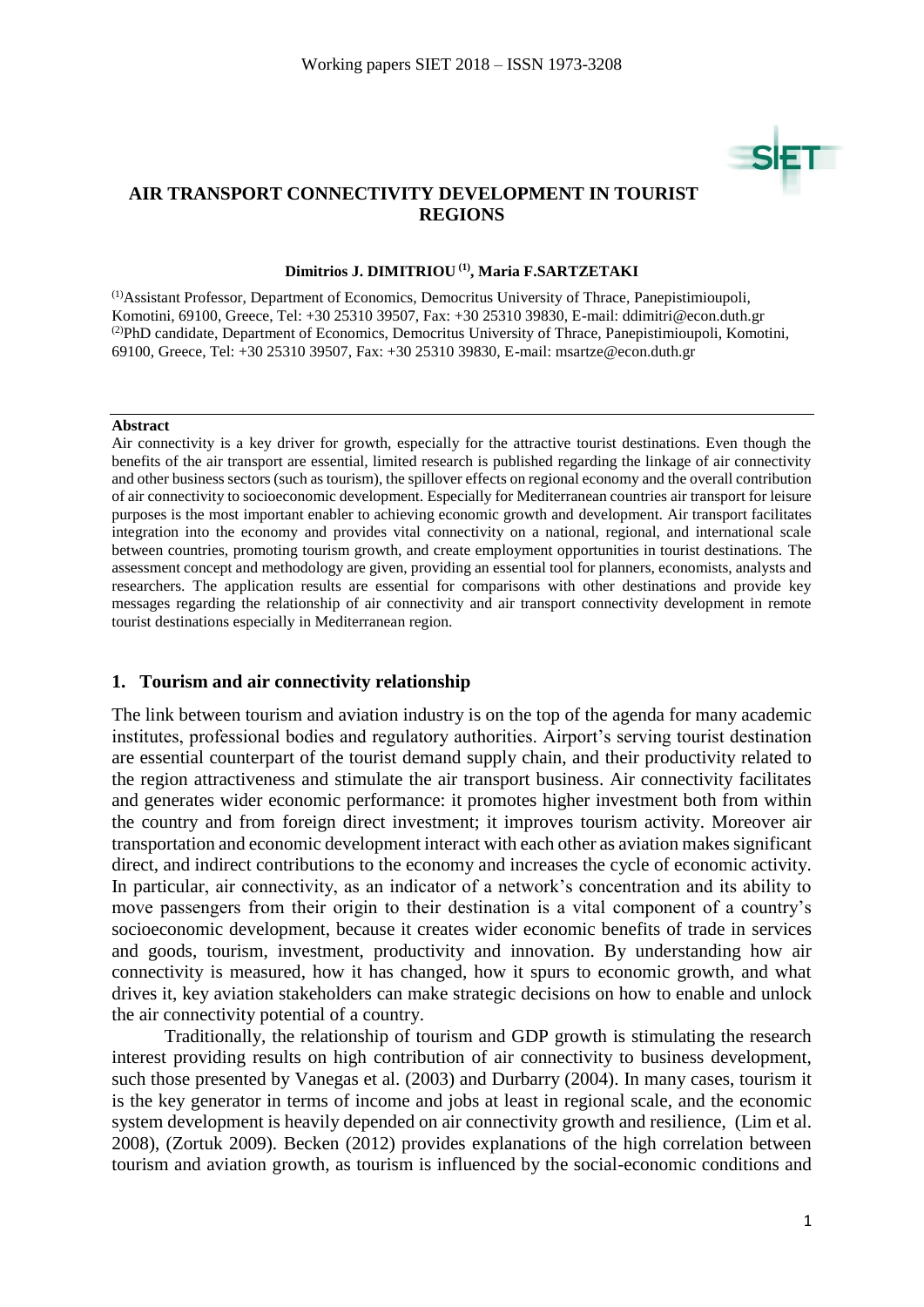the level of security at the destination and aviation is influenced by the demand choice characteristics.

Over the last half century, tourism experienced continued expansion and diversification, becoming one of the largest and dynamically developing sectors of external economic activities (WTCC 2014), positively contributing to the social and economic development of the region as a whole and compact system, (Lee et al, 2008). In Europe, the International Tourist Arrivals (ITA) present virtually uninterrupted growth – from 25 million in 1950, to 277 million in 1980, 528 million in 1995, and 940 million in 2010, and this trend seems to continue reaching the level of 1.8 billion ITA in 2030, (UNWTO 2011). Europe (EU28) achieves 54.1% share of the global tourism market and the travel and tourism sector makes an increasingly large contribution to the overall economy by foreign exchange earnings, contributing US\$1,512 billion to the European GDP, which represents 9% of the overall GDP, and creating over 21 million jobs, which represents 10% of the overall employment in 2013, (WTTC, 2014).

The Mediterranean region is one of the most attractive tourism destination in the world, accounting for approximately more than a third of ITA (423.7 million ITA in 2013, UNWTO 2014). For decades, the Mediterranean destinations have provided, along with other attractions, the traditional sun, sand and sea product, essentially for the North European markets. The northern part of Mediterranean tourism market is much more mature, although, recently a widespread development in the south part is occurred. Spain, Portugal, Greece, Cyprus, Croatia, Turkey and Egypt are the leaders in attracting tourists in region of Mediterranean and tourism in these countries is one of the major source of national income. (UNWTO, 2014).

Air connectivity is a key driver for tourism development, accommodating the higher shares in terms of ITA, (Forsyth, 2008). Whilst geography has meant that, in modern times, air travel has always been the dominant mode for long distance travel and international tourism, moves towards deregulation, and in particular the emergence of the low-cost carriers, has also increased aviation significance for short and medium haul tourism trips. Aviation new developments resulting changes in air connectivity and distribution channels affecting most of the tourist markets.

Connectivity is an effective engine for increasing both competitiveness and economic growth. That is particularly true in Europe, which relies on aviation to provide the international transport links that make Europe a global hub of social and economic connectivity, and to compete on the world stage. Following the liberalization of aviation market in Europe (EU28 as defined in 1992) the number of flights within the EU has more than doubled, the flights operated by more than two airlines have quadrupled and low-cost carriers have boomed last decade and they now account for almost half of the intra-European aviation market. ATAG (2014) present that European aviation industry (EU 28) supports 9.3 million jobs and generate income about US\$658 billion ( $\epsilon$ 512) contributing essential in EU GDP, (ATAG 2014).

### **2. Air Connectivity economic contribution assessment**

The conceptual basis for the assessment of the new income and employment created due to an industry is the input–output analysis (IO). In particular, it provides the tools to assess structural changes in the economy, in terms of linkages between economic sectors when an exogenous change such a new project takes place .The assessment about how the economic production structure will be change and in what direction are major concerns, for decision makers (IO is system consisting of (a) a subsystem with several interdependent internal components; and (b) its external environment, (Correa et al., 2001). Internal interdependence implies that the outputs of some components are inputs to others and external components may provide primary inputs to these interdependent components. The most common use of input–output analysis is to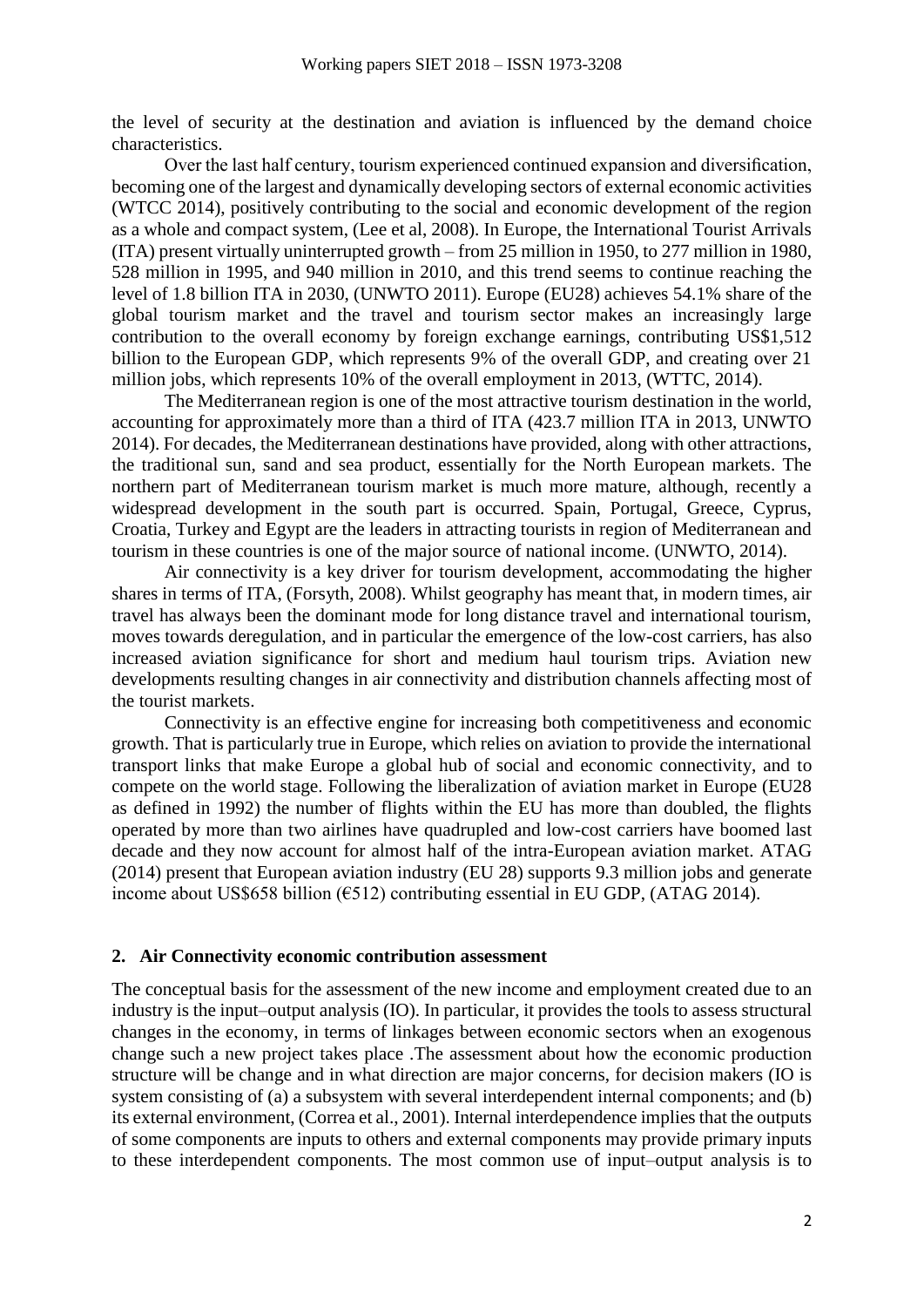evaluate the impact of exogenous changes in the external components on the interdependent components and on primary inputs (Correa et al., 2001).

The impacts due to air transport industry are divided into four distinct categories: direct, indirect, induced and catalytic. The direct contribution of the aviation sector in the national economy is measured by the direct contribution to employment (jobs created) and the contribution to GDP (income generated), and is quantified as the total number of jobs created in the aviation sector because of the region air transports activities.

The Indirect contribution to employment is quantified as the total number of jobs in the region that support the air transport activity, including the suppliers to air transport, for example, jobs linked to aviation fuel suppliers; facilities management and construction companies; the providers of products sold in airport retail shops, and a wide variety of supporting activities related to the air transport services sector (call centers, IT, accountancy, etc.).

The Induced effect is referred to the income generated from the expenditures (consumption and investments) of the direct and indirect employees. Therefore, induced contribution captures the secondary impacts to the economy as direct/indirect sales, and payroll impacts are circulated to supporting industries through multiplier effects. The induced contribution on regional or national economy is estimated based on Input-Output (I-O) analysis. (Dimitriou et al.2015)

Catalytic effect capture the extent to which air transport contributes to a national/regional economy beyond any effects that are directly or indirectly associated with the air transport industry itself. For air transport, there are many and different sources of catalytic economic impact, covering most of the business activities and trade

# **3. Case study**

Greece and Cyprus have been long-standing high demand holiday destinations, two of the top Mediterranean tourism destinations. As the highest share of the total passengers (more than 60%) arrive by air, the main airports of the 2 countries are hubs of vital importance with a strategic advantage in the surrounding area.

# *Key features of air connectivity in Greece*

With 40.83 million passengers in 2015 Greece recorded an all-time high passenger traffic performance. Both domestic and international passengers scheduled and international nonscheduled achieved record levels and reached 14.53 million 15.17 ad 19.11 million demonstrating strong growth levels respectively. This growth was driven by both the foreign visitors' dynamic growth of as well as the Greek travellers' robust rise.

Over the past eight years, the air transport industry in Greece has experienced the effects of economic recession, a weak Greek economy recovery and rising fuel prices. The industry has shown its resilience by adapting itself to satisfy the needs of a very competitive market. Air connectivity in Greece, is mainly led by North America and Europe destinations that have experienced strong economic growth and resilient socioeconomic conditions over last decade. The top contributors in air connectivity in Greece are depicted in Figure 1.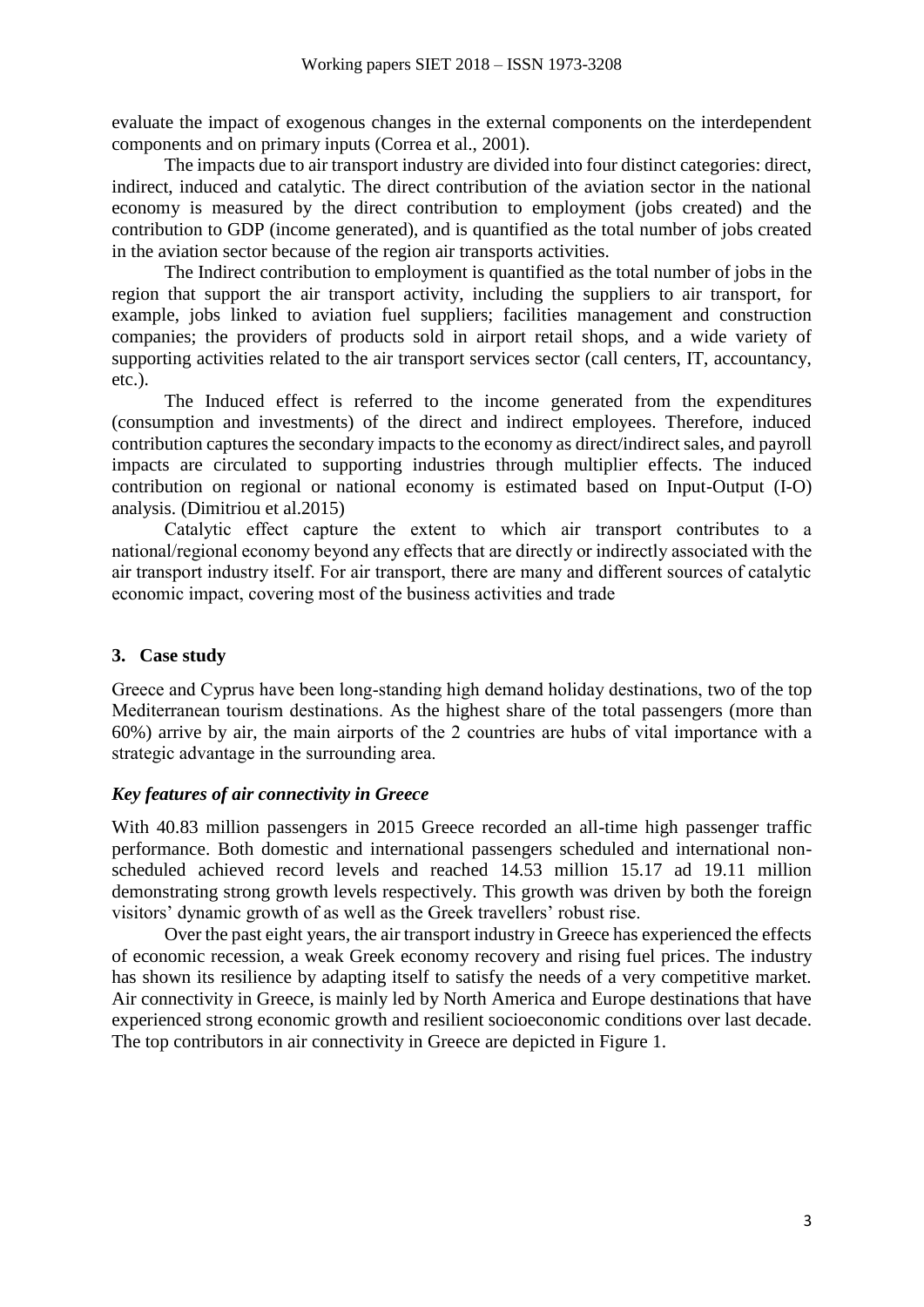

Figure 1: Top markets contributing to Air Connectivity in Greece (source: HCAA and author analysis)

## *Key features of air connectivity in Cyprus*

Cyprus in 2015 accommodated 8.9 million passengers (Larnaca International–handled 6.6 and Paphos International 2.3 million passengers0. Air connectivity in Cyprus, is mainly led by UK (over 40% of total ITAs share) and then Russia (over 20%). The top contributors in air connectivity in Cyprus are depicted in Figure 2.



Figure 2: Top markets contributing to Air Connectivity in Cyprus (source: Cyprus Tourism Organization and author analysis)

Analysing the top contributors to air connectivity, it is highlighted that the market is very concentrated as more than 40% of total connectivity belongs to UK, more than 20%, and especially in 2013 almost 30% belongs to Russia.

## **Economic contribution of air connectivity in Greece and Cyprus**

The effects of air connectivity in Greek and Cyprus economy are quantified according to the equations presented in the modelling section. All the data refers to 2015, which is the base year of the analysis. The calculation results presented in figure 3, show that air connectivity impact in Cyprus economic system is more than 6% of total national GDP and in Greece about 5%  $(ACI, 2015)$ .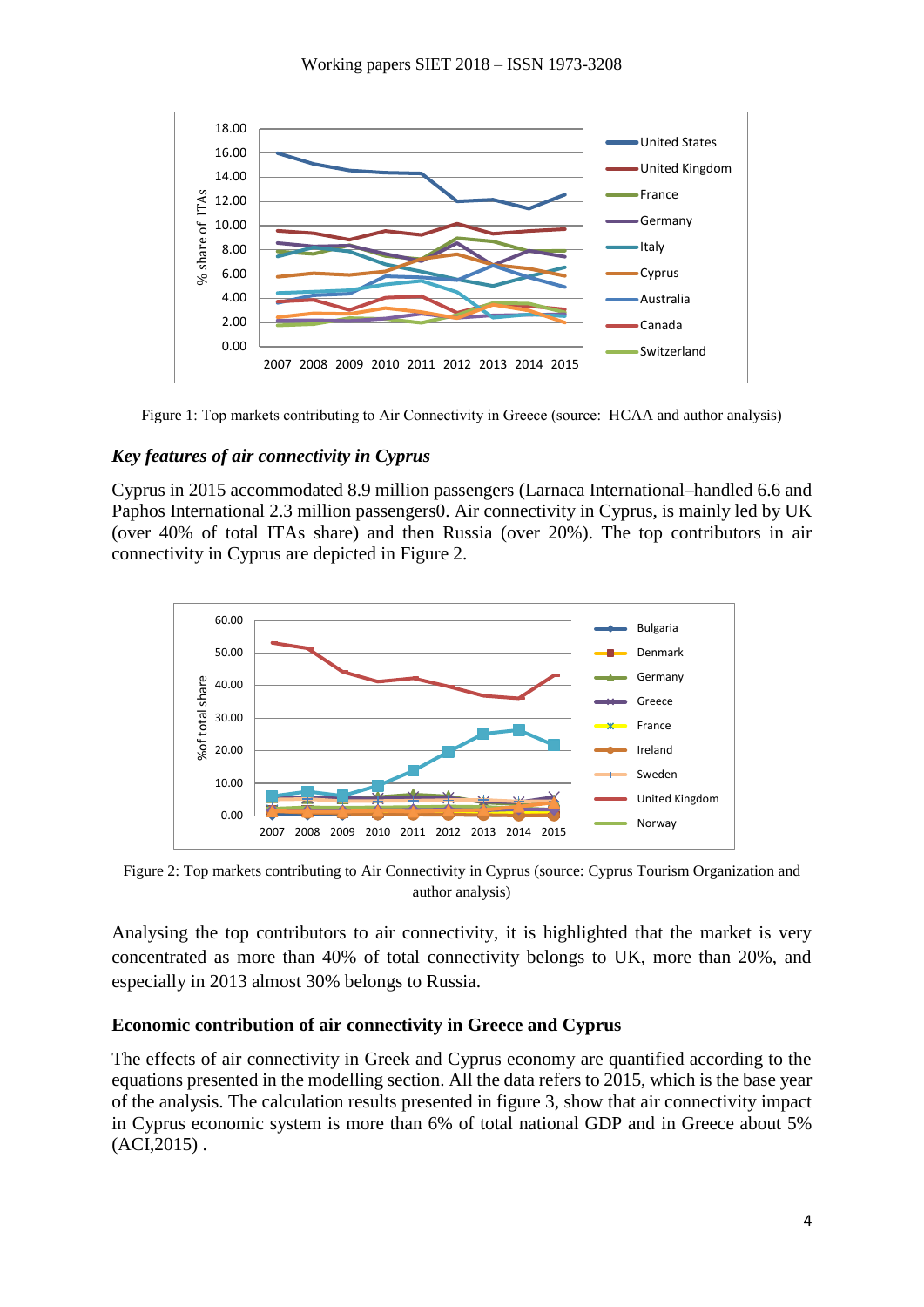

Figure 3: GDP contribution as a percentage of national GDP

## **4. Conclusions**

Tourism and regional socioeconomic development is based on optimization of air connectivity between hub airports serving tourist destinations. Airports serving tourism destinations target to improve air connectivity to provide optimum accessibility to popular destinations.

Greece and Cyprus, two of the top Mediterranean tourism destinations, are destinations of vital importance with a strategic advantage in the surrounding area. In this research paper an overview of the existing air transport and current air connectivity issues and economic impact are analysed.

In portraying the air transport sector in these countries, this research assesses possible concerns in relation to current and potential future air connectivity gaps between Cyprus and Greece, enabling detailed analysis to identify trends and relationships, on passengers by route and airline, number of connecting vs direct passengers in the main hub airports of the two countries. Finally especially regarding Cyprus highlighting the significance of air connectivity to the economic development especially for a country which greatly depends on air connectivity and its contribution to economy there are many challenges for further air connectivity and especially connectivity with Greece.

#### **References**

- Vanegas, M., & Croes, R. (2003). "Growth, development and tourism in a small economy: evidence from Aruba". *International Journal of Tourism Research,* Vol.5,pp. 315-330.
- Durbarry, R. (2004). "Tourism and economic growth: the case of Mauritius", *Journal of Tourism Economics,* Vol. 10(4), pp.389-401
- Lim, C., Min, J. C. H., & McAleer, M. (2008). "Modelling income effects on long and short haul international travel from Japan", *Journal of Tourism Management*, Vol.29, pp.1099-1109.
- Zortuk, M. (2009). "Economic impact of tourism on Turkey's economy: evidence from cointegration tests", *International Research Journal of Finance and Economics*, Vol.25, pp.231-239
- Becken, S., & Lennox, J. (2012). "Implications of a long-term increase in oil prices for tourism", *Journal of Tourism Management*, Vol. 33, pp.133-142.
- Lee, C. C., & Chang, C. P. (2008). "Tourism development and economic growth: a closer look at panels", *Tourism Management Journal*, Vol. 29, pp.180-192.
- UNWTO (2011). "Tourism Towards 2030: Global overview", United Nations World Tourism Organization,